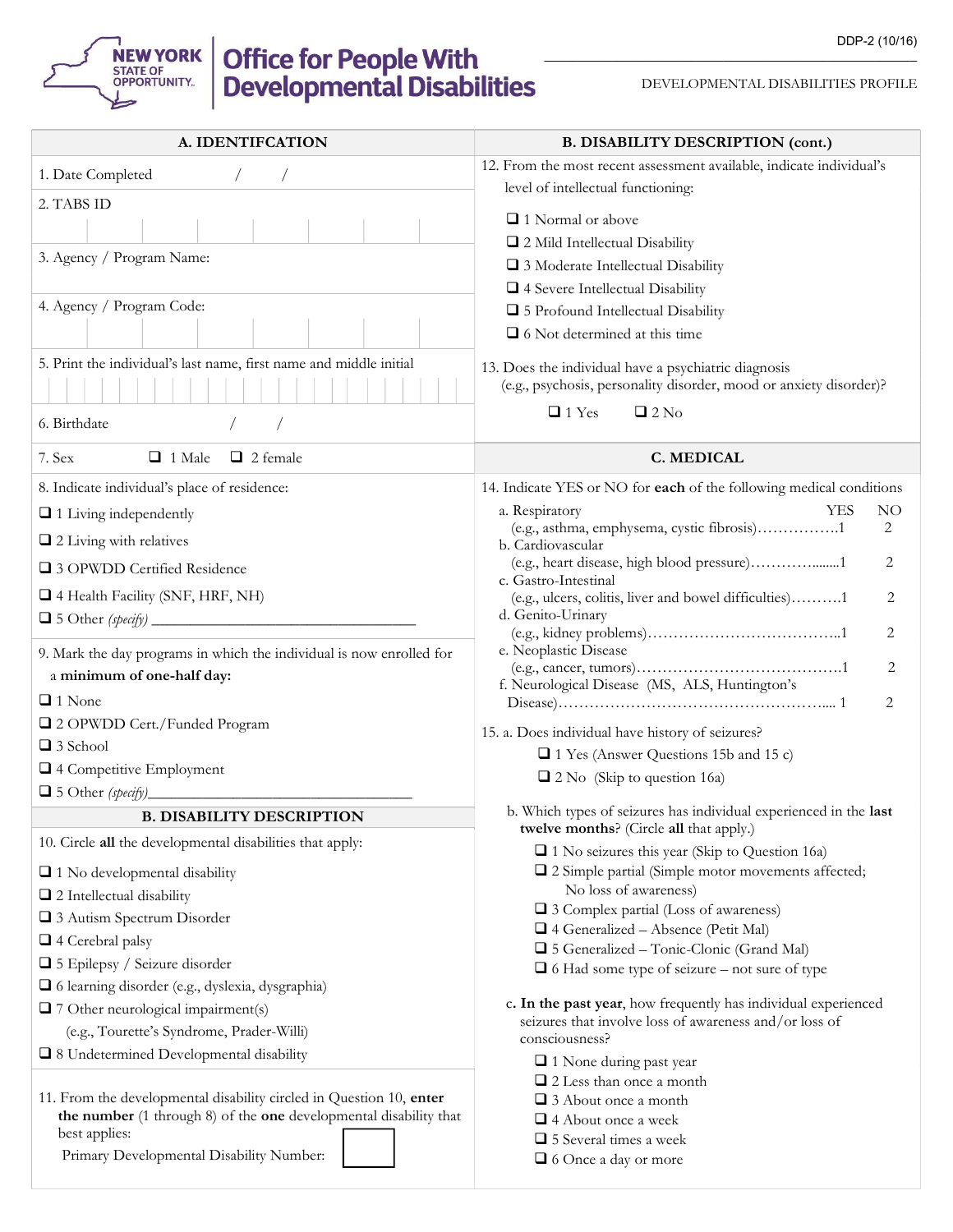| C. MEDICAL (cont.)                                                                                                        | D. SENSORY/MOTOR (cont.)                                                                                                                                     |
|---------------------------------------------------------------------------------------------------------------------------|--------------------------------------------------------------------------------------------------------------------------------------------------------------|
| 16. a. Indicate all types of prescription medications the individual<br>receives on an ongoing basis?                     | 20. Circle the response that best describes individual's typical level of<br>mobility. (Indicate the one that best applies):<br>$\Box$ 1 Walks independently |
| $\Box$ 1 No prescription medications (Skip to Question 17)                                                                | $\Box$ 2 Walks independently but with difficulty                                                                                                             |
| 2 Antipsychotic or antidepressant for behavior management                                                                 | $\square$ 3 Walks independently with corrective device                                                                                                       |
| □ 3 Antianxiety agent for behavior management                                                                             | $\square$ 4 Walks only with assistance from another person                                                                                                   |
| 4 Anticonvulsant                                                                                                          | $\Box$ 5 Cannot walk                                                                                                                                         |
| $\Box$ 5 Diabetes medication                                                                                              |                                                                                                                                                              |
| $\Box$ 6 Other maintenance medications prescribed to treat an<br>existing medical condition                               | 21. a. Does individual use a wheelchair?<br>1 Yes (Answer Question 21b)                                                                                      |
| b. Does individual receive ongoing medication by injection?                                                               | 2 2 No (Skip to Question 22)                                                                                                                                 |
| $\Box$ 1 Yes<br>$\Box$ 2 No                                                                                               |                                                                                                                                                              |
| c. Which best describes the level of support individual receives at this<br>program when taking prescription medications? | b. Mark the one response that best describes wheelchair (may be<br>motorized) mobility:<br>$\Box$ 1 Can use wheelchair independently, including transferring |
| $\Box$ 1 No medications received at this program                                                                          | $\square$ 2 Can use wheelchair independently with assistance in                                                                                              |
| 2 Total support (Staff assumes total responsibility for giving                                                            | transferring                                                                                                                                                 |
| individual medication, e.g., injection, in food, drops)<br>□ 3 Assistance (Staff keeps medication and gives to individual | $\square$ 3 Requires assistance in transferring and moving                                                                                                   |
| for self-administration)                                                                                                  | $\Box$ 4 No mobility – must be transferred and moved                                                                                                         |
| $\square$ 4 Supervision (Individual keeps own medication but needs                                                        | 22. Indicate whether or not individual<br>YES<br>NO.                                                                                                         |
| verbal prompts from staff)                                                                                                | 2                                                                                                                                                            |
| $\square$ 5 Independent (Individual is totally responsible for<br>medication)                                             | 2                                                                                                                                                            |
|                                                                                                                           | c. Can walk up and down stairs by alternating feet                                                                                                           |
| 17. Indicate whether or not individual:<br>YES NO                                                                         | 2                                                                                                                                                            |
| a. Missed more than a total of two weeks of day<br>programming due to medical conditions during the                       | 2                                                                                                                                                            |
| 2                                                                                                                         | e. Can transfer an object from hand to hand 1<br>2                                                                                                           |
| b. Was hospitalized for medical problem in the last year1<br>2                                                            | f. Can mark with pencil, crayon or chalk 1<br>2                                                                                                              |
| c. Presently requires direct care staff be trained in special<br>health care procedures                                   | g. Can turn pages of a book one at a time 1<br>2                                                                                                             |
| (e.g., ostomy care, positioning, adaptive devices) 1<br>2                                                                 | h. Can copy a circle from an example1<br>2                                                                                                                   |
| d. Presently requires special diet planned by dietician,                                                                  | 2                                                                                                                                                            |
| nutritionist, or nurse<br>(e.g., high fiber, low calorie, low sodium, pureed) 1<br>2                                      |                                                                                                                                                              |
| D. SENSORY / MOTOR                                                                                                        | E. COGNITIVE / COMMUNICATION                                                                                                                                 |
| 18. Which alternative best describes individual's hearing?                                                                | 23. Indicate whether or not individual can perform each of the                                                                                               |
| (With hearing aid if used)                                                                                                | following:                                                                                                                                                   |
| $\Box$ 1 Normal                                                                                                           | YES NO                                                                                                                                                       |
| $\Box$ 2 Mild loss (frequent difficulty hearing normal speech)                                                            | 2                                                                                                                                                            |
| $\Box$ 3 Moderate loss (difficulty hearing loud speech)                                                                   | b. Correctly spell first and last name1<br>2                                                                                                                 |
| $\Box$ 4 Severe loss (can hear only amplified speech)                                                                     | c. Tell time to nearest five minutes (digital or analog)1<br>2                                                                                               |
| □ 5 Profound loss (cannot hear even amplified speech)                                                                     | 2                                                                                                                                                            |
| Q 6 Undetermined                                                                                                          |                                                                                                                                                              |
| 19. Which choice best describes individual's vision?                                                                      | 2                                                                                                                                                            |
| (With glasses or contact lenses if used)                                                                                  | f. Understand simple functional signs                                                                                                                        |
| $\Box$ 1 Fully sighted<br>$\Box$ 2 Moderate impairment (has trouble seeing traffic lights,                                | 2                                                                                                                                                            |
| curbs, may be sensitive to bright light)                                                                                  | g. Do simple addition and subtraction of figures1<br>2                                                                                                       |
| $\Box$ 3 Severe impairment (cannot see faces, line on which to write                                                      | h. Read and comprehend simple sentences1<br>2                                                                                                                |
| or mark)<br>$\Box$ 4 Light perception (sees only light and/or shadows)                                                    | i. Read and comprehend newspaper or magazine                                                                                                                 |
| $\Box$ 5 Total blindness<br>□ 6 Undetermined                                                                              | 2                                                                                                                                                            |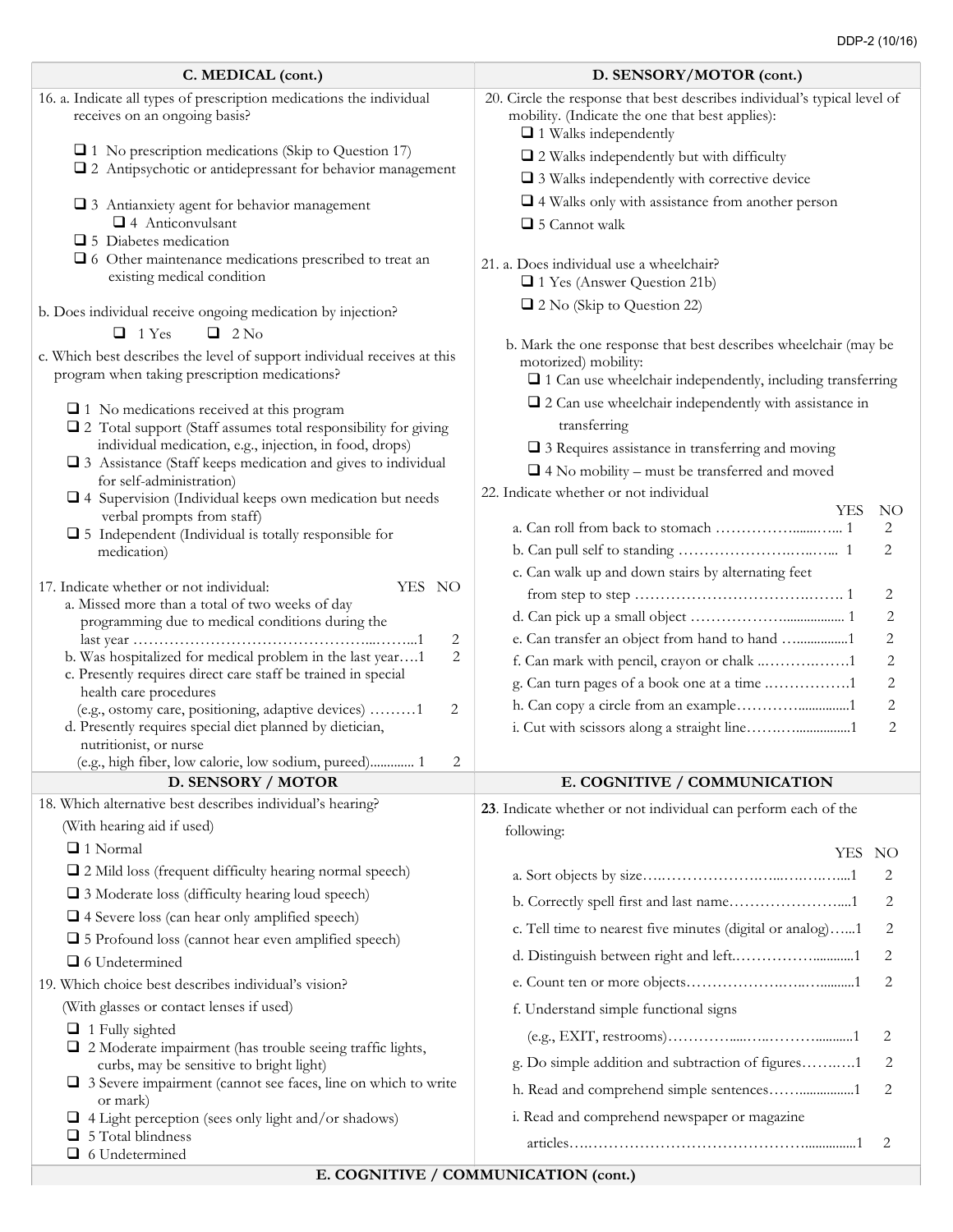| 24. Indicate whether or not individual typically displays each of the following receptive and expressive communication skills.<br>Method of communication can be written, verbal, sign, or symbolic. | YES | NO |
|------------------------------------------------------------------------------------------------------------------------------------------------------------------------------------------------------|-----|----|
|                                                                                                                                                                                                      |     |    |
|                                                                                                                                                                                                      |     |    |
|                                                                                                                                                                                                      |     |    |
|                                                                                                                                                                                                      |     |    |
|                                                                                                                                                                                                      |     |    |
|                                                                                                                                                                                                      |     |    |
|                                                                                                                                                                                                      |     |    |
|                                                                                                                                                                                                      |     |    |
|                                                                                                                                                                                                      |     |    |

## F. BEHAVIOR

25. Indicate the frequency of each behavior over the last twelve months at this program:

|                                                                                                                            | Not This<br>Year | Occasionally<br>Less than once<br>a month | Monthly<br>About once<br>a month | Weekly<br>About once<br>a week | Frequently<br>Several times<br>a week | Daily<br>Once a day<br>or more |
|----------------------------------------------------------------------------------------------------------------------------|------------------|-------------------------------------------|----------------------------------|--------------------------------|---------------------------------------|--------------------------------|
|                                                                                                                            | 1                | 2                                         | 3                                | 4                              | 5                                     | 6                              |
|                                                                                                                            | 1                | 2                                         | 3                                | $\overline{4}$                 | 5                                     | 6                              |
|                                                                                                                            | $\mathbf{1}$     | 2                                         | 3                                | 4                              | 5                                     | 6                              |
|                                                                                                                            | 1                | 2                                         | 3                                | $\overline{4}$                 | 5.                                    | 6                              |
|                                                                                                                            | 1                | 2                                         | 3                                | 4                              | 5                                     | 6                              |
|                                                                                                                            | 1                | 2                                         | 3                                | 4                              | 5                                     | 6                              |
|                                                                                                                            | 1                | 2                                         | 3                                | 4                              | 5                                     | 6                              |
|                                                                                                                            | 1                | 2                                         | 3                                | 4                              | 5                                     | 6                              |
|                                                                                                                            | 1                | 2                                         | 3                                | $\overline{4}$                 | 5                                     | 6                              |
|                                                                                                                            | 1                | 2                                         | 3                                | 4                              | 5                                     | 6                              |
|                                                                                                                            | 1                | 2                                         | 3                                | 4                              | 5                                     | 6                              |
|                                                                                                                            |                  | 2                                         | 3                                | 4                              | 5                                     | 6                              |
|                                                                                                                            | 1                | 2                                         | 3                                | $\overline{4}$                 | 5                                     | 6                              |
| 26. As a result of any behavior problem(s) in this program, consider whether or not each of the following presently apply: |                  |                                           |                                  |                                |                                       |                                |
|                                                                                                                            |                  |                                           |                                  |                                |                                       |                                |
|                                                                                                                            |                  |                                           |                                  |                                |                                       | $\mathbf{1}$<br>2              |
| c. Individual's environment must be carefully structured to avoid behavioral challenges                                    |                  |                                           |                                  |                                |                                       | 2<br>1                         |
| d. Because of behavioral challenges, staff must sometimes intervene physically with individual                             |                  |                                           |                                  |                                |                                       | 1                              |
| e. Because of behavioral challenges, a supervised "time-out" period is needed at least once a week                         |                  |                                           |                                  |                                |                                       | 2                              |
| f. Because of behavioral challenges, individual requires one-on-one supervision for many program activities                |                  |                                           |                                  |                                |                                       | 2<br>$\mathbf{1}$              |
|                                                                                                                            |                  |                                           |                                  |                                |                                       |                                |